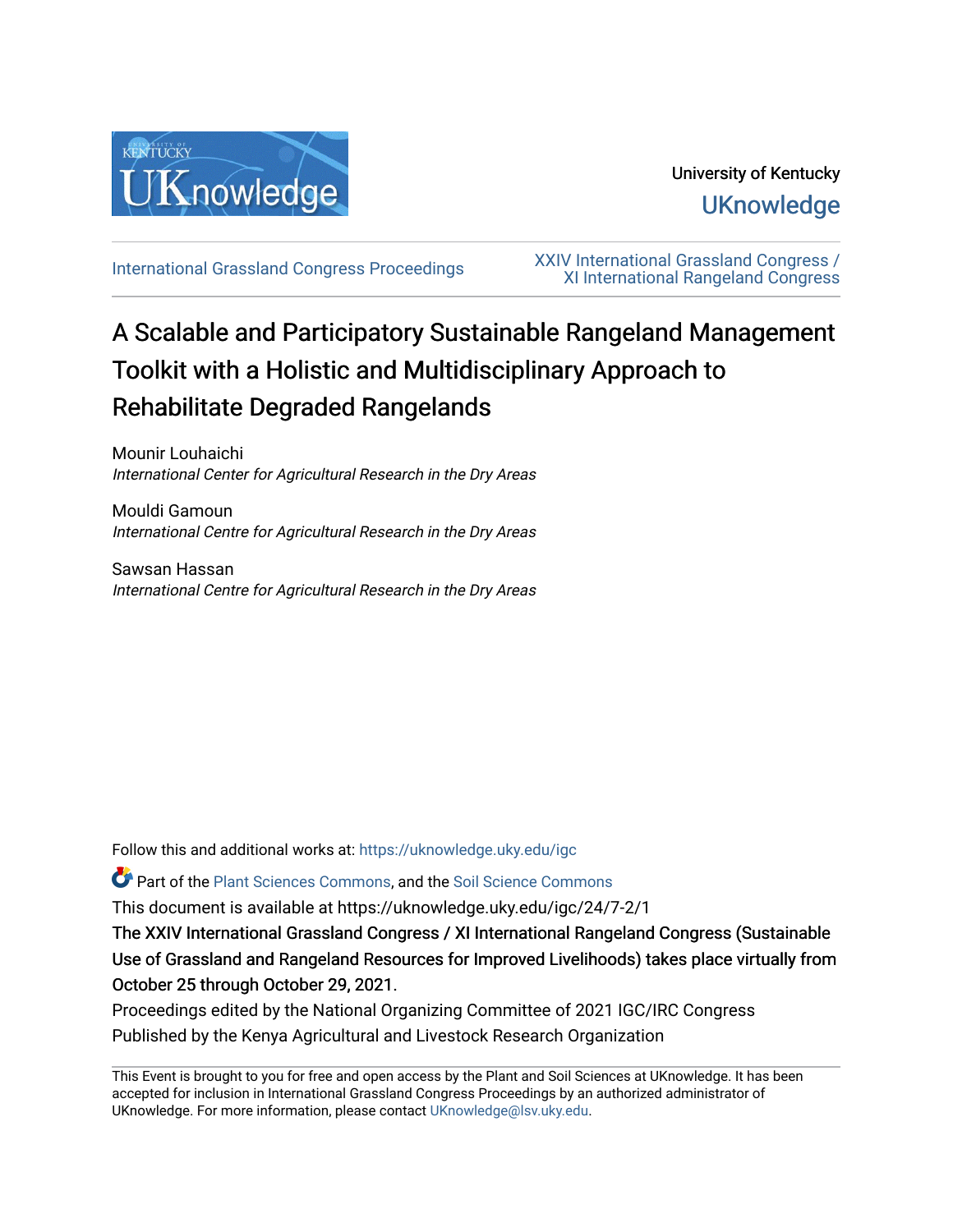### **A Scalable and Participatory Sustainable Rangeland Management toolkit with a holistic and multidisciplinary approach to rehabilitate degraded rangelands**

Mounir Louhaichi, Gamoun Mouldi, Sawsan Hassan *International Center for Agricultural Research in the Dry Areas*

**Key words**: holistic approach, land degradation, sustainable rangeland management (SRM), restoration, SLM

#### **Abstract**

Rangelands contribute significantly toward improving livelihoods, offering food security, trade and tourism for pastoral communities. Numerous challenges include poor government policies, loss of indigenous knowledge and top-down approaches toward sustainable rangeland rehabilitation that often fail to consider local development adoption and sustainability. In such situations, effective management is needed for sustainable rangeland ecosystem goods and services in a context characterized by rainfall unreliability, poor soil nutrient status and high uncontrolled grazing. This paper presents a new comprehensive toolkit for identifying and combining suitable and site-specific interventions aimed at reversing the trend of degraded arid rangelands. This toolbox is founded on science-based evidence and experienced practitioners. For severely degraded arid rangelands, the preference of applying an isolated technology may be insufficient to halt degradation. Through targeting a landscape scale that uses an integrated and multidisciplinary approach, this promising tool/approach aims to address the biophysical and socioeconomic linkages and trade-offs existing between the different land uses. The approach highlights the important role of rangeland governance. It also underscores the need to base decisionmaking on both indigenous knowledge and modern science, in order to empower communities to make good choices based on the best information available.

#### **I. Introduction**

Rangelands cover about 40% of the world's landmass and are vital to us all for the goods and services they provide (Lund, 2017). They support more than 50% of the world's livestock grazing by providing about 70% of the feed forage. Unfortunately, rangelands are experiencing a steady trend of degradation due to human activities and human-induced climatic change (Hudson et al., 2017). Additionally, most large-scale rehabilitation has been doomed to failure for two main reasons: (1) lack of a governing body able to resolve internal conflicts among pastoralists and (2) even when dealing with a more uniform and coherent body, appropriate grazing management is not understood. For instance, many development agencies still endorse a conservation approach relying on strict protection (fencing). In many degraded arid rangelands, long-term exclusion (removal of animals) has resulted in further degradation of ecosystems through the blockage of succession and water and mineral cycles. In contrast, controlled grazing enhances long-term recovery and resilience. Livestock hoofs break up the hard-crusted soils common to arid rangelands, allowing rainfall to penetrate the soil and seeds to germinate; and, in the case of perennial grasses, grazing removes oxidized plant material that would otherwise remain on the top of plants and prevent photosynthesis, causing the plant to die after several years (Savory and Butterfield, 2016).

#### **II. Management strategies for optimal use of arid rangelands**

#### **1. Approach**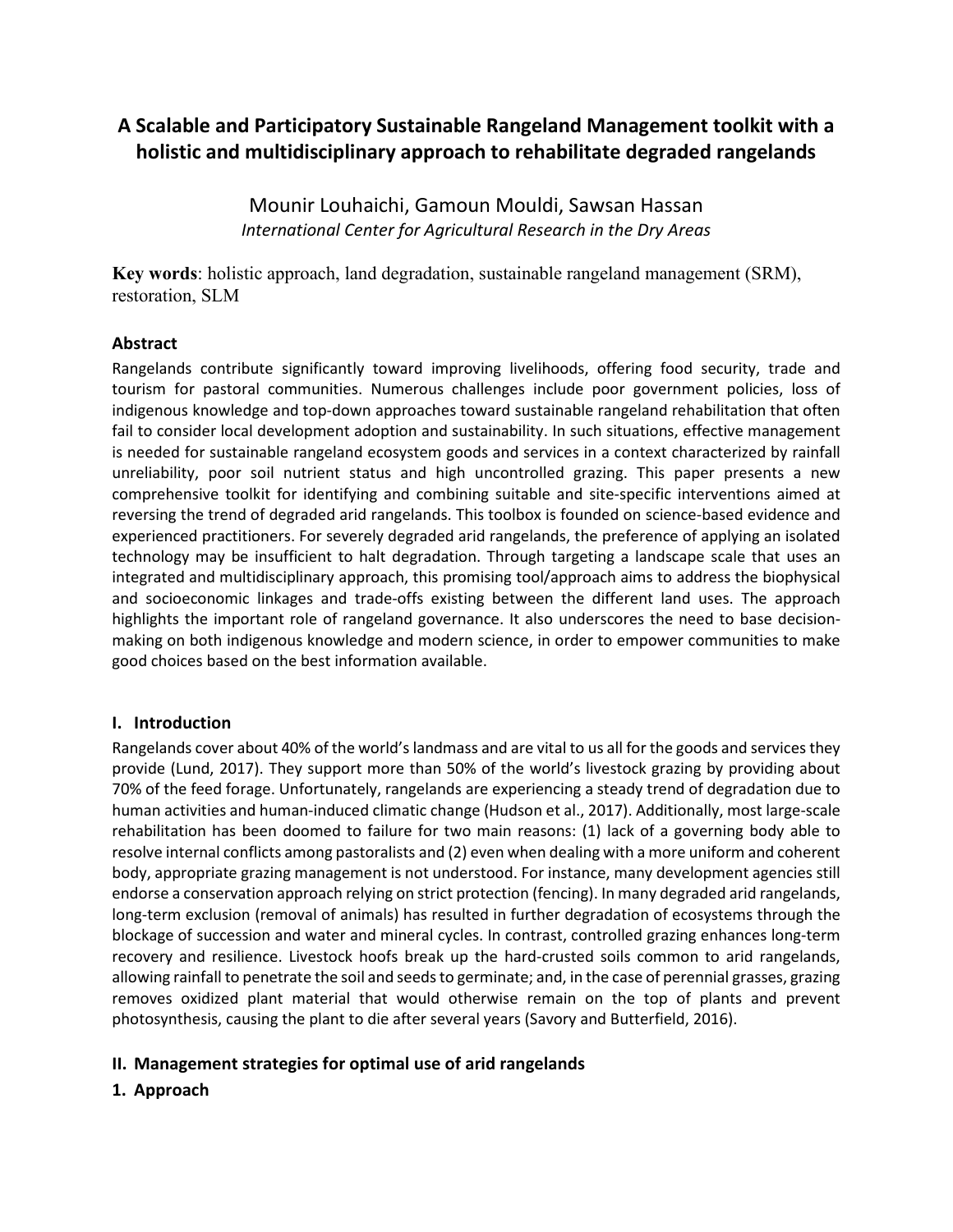For arid rangelands, the preference of applying an isolated rehabilitation technology may not halt degradation because the heterogeneity of the geomorphology, even at micro scale, and the landscape very often require the use of packages combining more than two different tools. For instance, planting fodder shrubs on steep slopes needs to be combined with an adequate water harvesting technique, considering the low and unpredictable rainfall amounts in such environments. Also, direct seeding in degraded rangelands needs to be executed in conjunction with soil scarification to reactivate soil water retention and increase seedling emergence and likelihood of germination. Keeping in mind, it is still critical to combine the use of different rehabilitation tools using a participatory approach, to move away from the paradigm view considering pastoralists as agents of degradation. To achieve this goal, rehabilitation options identified for a specific degraded rangeland need to be holistically integrated using land degradation indicators in a manual-style decision support system for the long-term sustainable production of rangelands in arid environments.

#### **2. Putting participation and governance into sustainable rangeland management**

The participatory approach has become part of the normal language of many sustainable development strategies. Policies and practice have sought to approach people and so encourage local participation. As a result, social conflicts have decreased in many communal rangelands, and management goals themselves have frequently been acceptable. Capacity development and awareness-raising related to the governance of natural rangeland is also an essential part of sustainable rangeland management (SRM) (Werner and Louhaichi, 2017).

#### **3. Common SRM practices**

When the status of degradation is very advanced, the recovery process will be very slow and requires specific intervention to at least neutralize degradation and slowly bring the site back to a more stable status. There are numerous SRM practices, and in this paper, we simply stress the main ones.

**Shrub plantations:** In order to alleviate the spread of rangeland degradation, shrub plantations provide a large amount of fodder for livestock, combat desertification, and play a key role in natural resource conservation. However, it can be frustrating when shrub seedlings fail to establish. For instance, in the arid steppes of south Tunisia, introduced species have generally performed very poorly (Le Floc'H et al., 1999). However, native species such as *Atriplex halimus*, *Rhus tripartitum*, *Periploca laevigata* and *Calligonum comosum*, have been successfully established in degraded areas and have replaced the introduction of exotic species. The toolbox highlights key steps ensuring effective establishment and maintenance when planting shrubs/trees.

**Reseeding and/or direct seeding:** Rehabilitation of arid rangeland by reseeding key-stone species can lead to a rapid increase of plant cover and density. The success of this practice is dependent on the degree of disturbance, soil type and climate condition, and must coincide with soil humidity to favor germination and emergence of seedlings. Seeding on sandy soils shows a high rate of success. There are different methods of rehabilitation by seeding such as broadcasting and seed dropping behind the plow. Manual drill seeding and dibbling in small areas, consisting of making small holes in the ground using a stick and dropping seeds by hand, are better traditional methods of sowing the seeds. Once the seeds are put in the holes, they are then covered with soil (Louhaichi et al., 2014).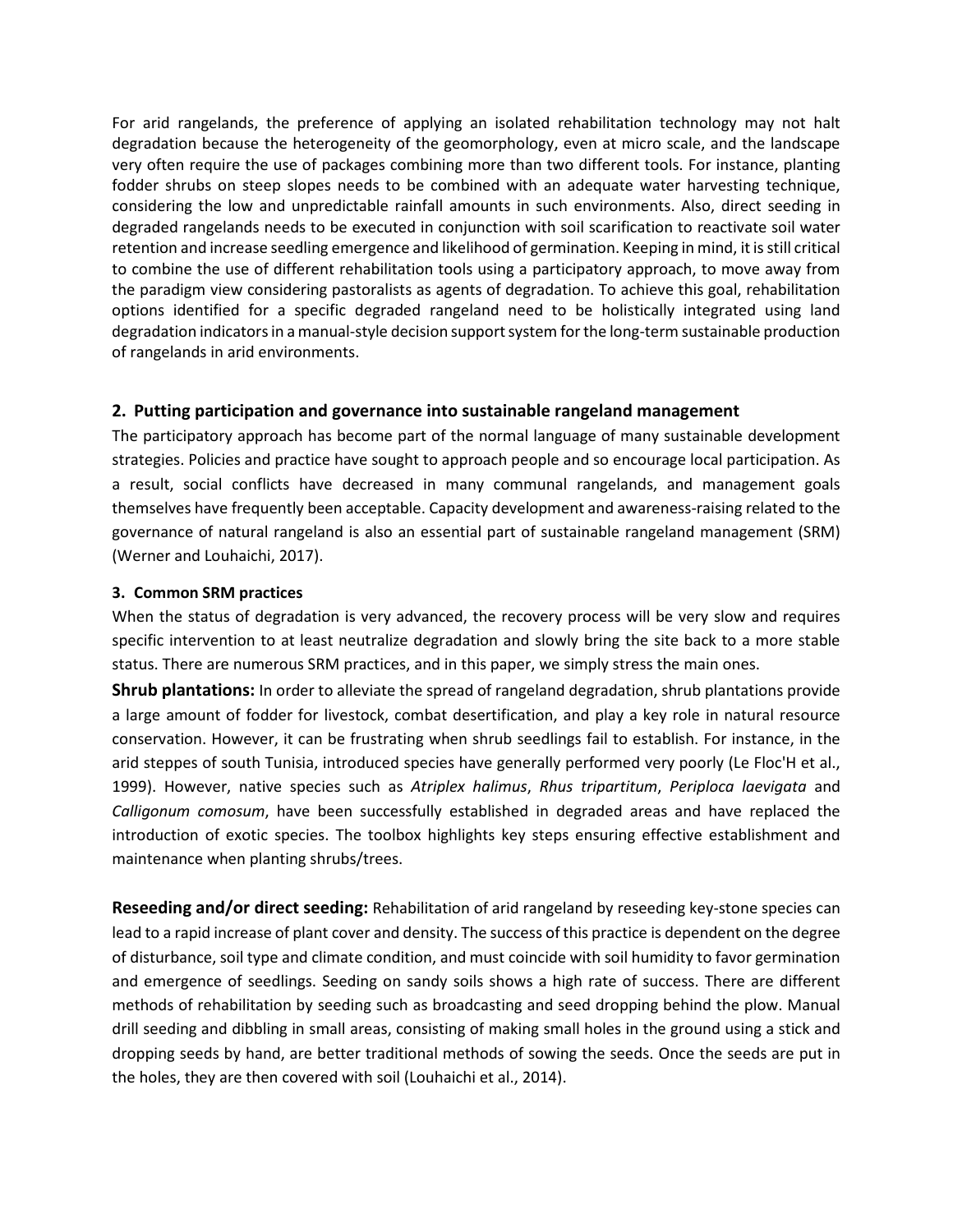**Resting and deferred grazing:** Rangeland improvement techniques in arid areas have emphasized deferred grazing as an efficient practice to restore vegetative cover at low cost (Ouled Belgacem et al., 2019). A stocking rate not exceeding the carrying capacity is necessary to maintain grazing operations under changing conditions and ensure long-term continued productivity of forage. Short-duration grazing should leave at least 40% of the vegetation so that it is not damaged and to allow its fast recovery (Gamoun et al., 2015).

#### **III. A new support toolbox for adaptive sustainable rangeland and management**

To address how rangeland management varies among different climate conditions, soil types and vegetation conditions, and how long grazing exclusion is required to be effective, we thought to develop a new guide for rangeland management and sustainability. This guide is an appropriate toolbox describing effective approaches that can be viewed as a more credible information source of structured decisionmaking. To our knowledge, short-term grazing exclusion is one of the most effective methods to restore degraded rangeland and is widely adopted in arid rangeland of south Tunisia (Figure 1).



Figure 1. Case study of arid rangeland in Southern Tunisia. GE, grazing exclusion; WHT: water harvesting techniques.